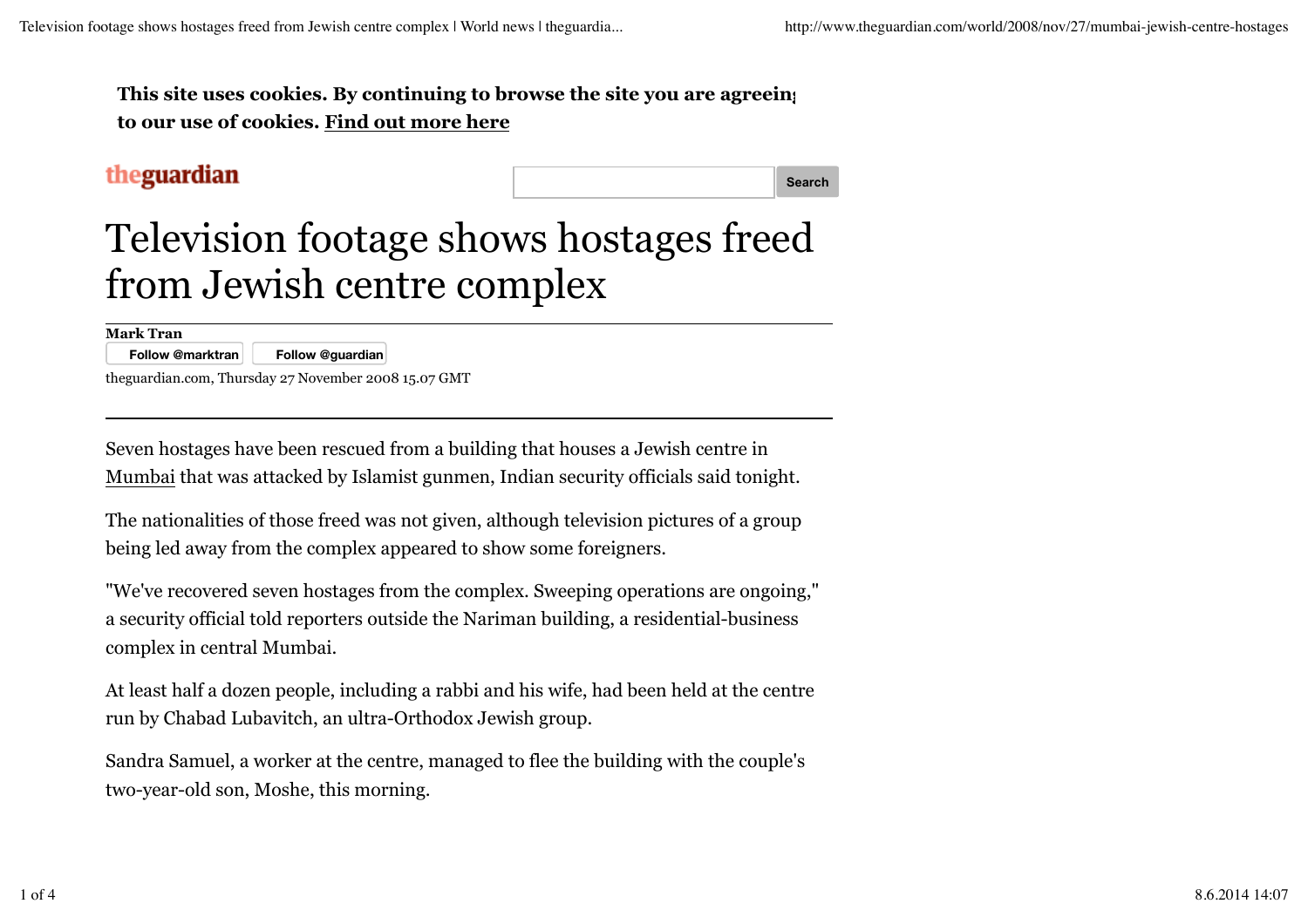

Rabbi Gabriel Holtzberg and his wife Rivki, who were

taken hostage by the Mumbai terrorists. Photograph: AP "I took the child, I just grabbed the baby and ran out," said Samuel, 44, who has worked as a cook at the centre for five years.

She said the boy was safe but his blood-soaked clothes indicated others had been hurt. As she ran out she saw four people lying on the floor, apparently unconscious.

The family of the Rabbi Gavriel Noach Holtzberg said they knew nothing of he and his wife, Rivki, other than reports of the boy's rescue.

A spokesman in Israel, Moni Ender, said there were eight people in the house including the Holtzbergs.

"We are praying that everything will be OK. We are still in a state of uncertainty," said Rivki's father, Rabbi Shimon Rosenberg.